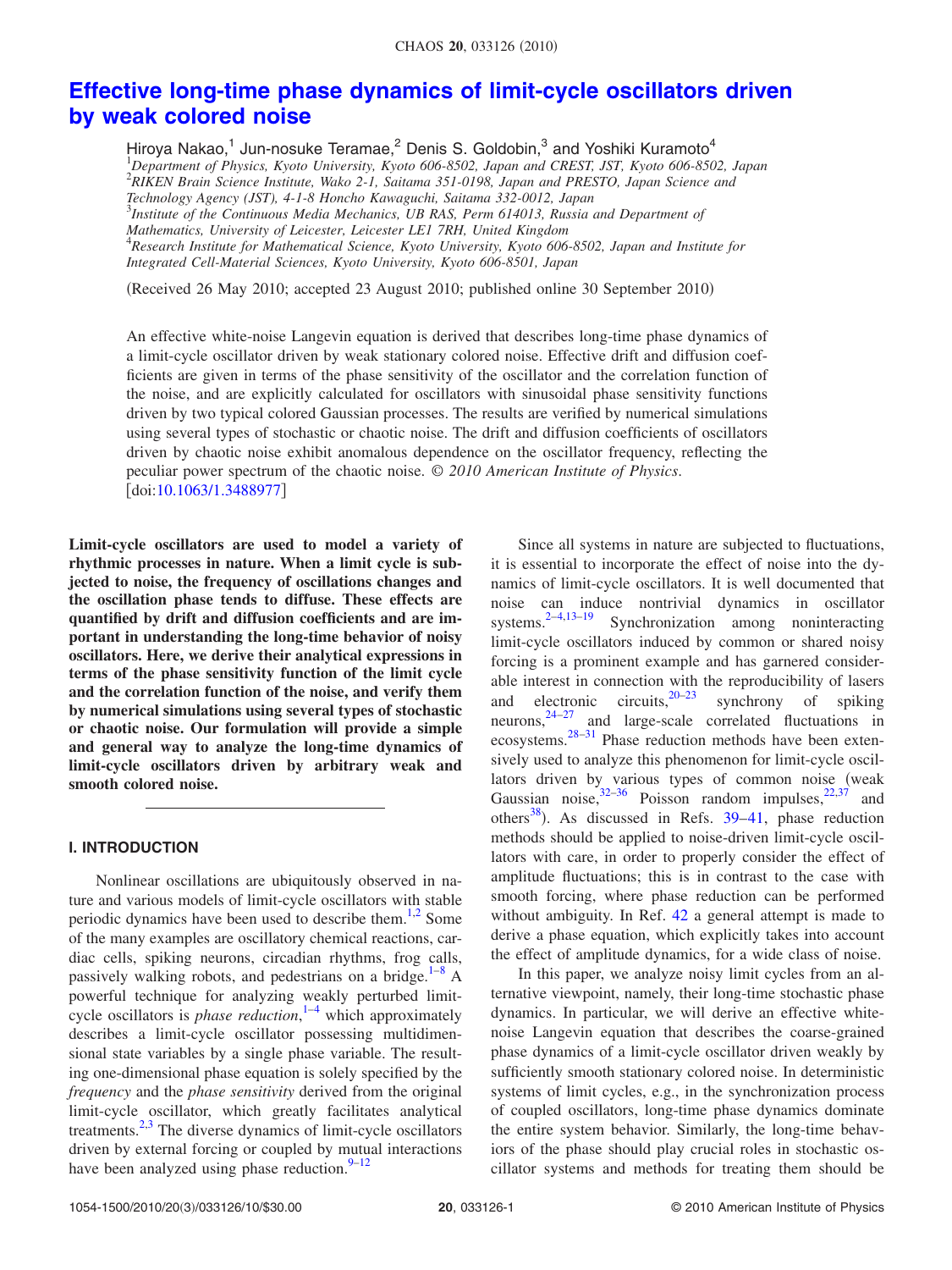developed. Note that the extraction of effective dynamics of slow modes has been a classical topic in the theory of stochastic processes and various methods such as the use of projection operators and multiscale expansion have been developed[.43](#page-9-19)[–49](#page-9-20)

In the present case, the amplitude effect of the oscillator does not play a significant role at the lowest order approximation because its decay is much more rapid than the phase dynamics, $41,42$  $41,42$  and hence the conventional phase equation holds. We focus on how to obtain drift and diffusion coefficients by specifying the effective Langevin equation that gives the long-time phase dynamics of the limit cycle. To this end, we develop a simple theory based on the Kramers– Moyal expansion,  $50,51$  $50,51$  which gives the effective drift and diffusion coefficients in terms of the phase sensitivity of the limit cycle and the correlation function of the applied noise. Using several types of phase sensitivity functions and noisy signals, we demonstrate how the effective drift and diffusion coefficients depend on the characteristics of the driving noise.

## **II. THEORY**

In this section, we derive an effective Langevin equation describing the long-time phase dynamics of a limit-cycle oscillator driven by sufficiently weak and smooth stationary colored noise. We introduce a timescale at which our effective description holds, and calculate the drift and diffusion coefficients from the phase sensitivity function of the oscillator and the correlation function of the noise.

## **A. Model**

We consider a limit-cycle oscillator driven by noise,

<span id="page-1-0"></span>
$$
\dot{\mathbf{X}}(t) = \mathbf{F}(\mathbf{X}) + \epsilon \xi(t),\tag{1}
$$

where the vector  $X(t)$  is the state of the oscillator at time *t*,  $F(X)$  is the intrinsic dynamics of the oscillator,  $\xi(t)$  is the noise, and  $\epsilon$  is a small parameter representing noise intensity. We assume that Eq.  $(1)$  $(1)$  $(1)$  has a stable limit-cycle solution  $\mathbf{X}_0(t+T) = \mathbf{X}_0(t)$  with period *T* when the noise is absent ( $\epsilon$  $= 0$ ). The noise is assumed to be smooth, so that ordinary rules of differential calculus apply for the variable  $X(t)$ . More explicitly, we consider the cases in which the noise is given by some time-integrated process of (i) stochastic differential equations with Gaussian white noise or (ii) ordinary differential equations with chaotic dynamics.

When the noise is sufficiently small ( $\epsilon \ll 1$ ), the oscillator state can approximately be described using only its phase.<sup>1-[3](#page-8-3)</sup> We first introduce a phase  $\phi \in [0, 2\pi)$  on the unperturbed limit-cycle orbit  $X_0(t)$  that increases with a constant rate (frequency)  $\omega = 2\pi/T$  as  $\dot{\phi}(t) = \omega$ . This phase  $\phi$  can then be extended as a phase field  $\phi(\mathbf{X})$  around  $\mathbf{X}_0(t)$  in such a way that  $\dot{\phi}(t) = \nabla_{\mathbf{X}} \phi(\mathbf{X}) \cdot \mathbf{F}(\mathbf{X}) = \omega$  holds constantly. The dynamics of  $\phi$  at the lowest order in  $\epsilon$  is approximated as

<span id="page-1-1"></span>
$$
\dot{\phi}(t) = \omega + \epsilon Z(\phi(t))\xi(t),\tag{2}
$$

where, for simplicity, it is assumed that the noise  $\xi(t)$  is given only to a single vector component  $X_i$  ( $i=1,...,N$ ) of

**X**, and we denote its intensity by a scalar function  $\xi(t)$ . The  $2\pi$  periodic function

$$
Z(\phi) = \left. \frac{\partial \phi(\mathbf{X})}{\partial X_i} \right|_{\mathbf{X} = \mathbf{X}_0(\phi)}
$$
(3)

is called the phase sensitivity, $1-3$  $1-3$  representing a linear response coefficient of the phase  $\phi$  to tiny perturbations applied to the vector component  $X_i$  of the oscillator. Extension to general vector noise is straightforward.

We assume that  $\xi(t)$  is a zero-mean stationary random process generated by some noise source, which is smooth, temporally correlated, and generally non-Gaussian, with a two-point correlation function  $C(t)$ , namely,

$$
\langle \xi(t) \rangle = 0, \quad \langle \xi(t) \xi(0) \rangle = C(t), \tag{4}
$$

where  $\langle \cdots \rangle$  represents the ensemble average. We further assume that the correlation function decays with a characteristic time  $\tau_c$  as  $|C(t)| = O(e^{-|t|/\tau_c})$ .

## **B. Separation of timescales**

Our goal is to derive an effective Langevin equation with Gaussian white noise that approximates the long-time dynamics of Eq.  $(2)$  $(2)$  $(2)$ . To proceed, we introduce a new slow phase variable by  $\psi(t) = \phi(t) - \omega t$  and rewrite Eq. ([2](#page-1-1)) as

<span id="page-1-2"></span>
$$
\dot{\psi}(t) = \epsilon Z(\omega t + \psi(t))\xi(t). \tag{5}
$$

Let  $\tau_P = \epsilon^{-1}$  represent a timescale of the slow phase dynamics of  $\psi$ , where  $\tau_p$  is much larger than the characteristic decay time  $\tau_c$  of the noise correlation  $C(t)$ , i.e.,  $\tau_c \ll \tau_P$ .

For sufficiently small  $\epsilon$ , we can introduce an intermediate timescale  $\tau$ , which is sufficiently longer than the noise correlation time,  $\tau_c \ll \tau$ , but still the slow phase  $\psi$  does not change significantly within  $[t, t + \tau]$ , namely,

$$
\left|\psi(t+\tau)-\psi(t)\right|\ll 1.\tag{6}
$$

This condition implies  $\tau \ll \tau_p = \epsilon^{-1}$  because  $|\psi(t+\tau) - \psi(t)|$  $= O(\epsilon \tau)$  for bounded  $Z(\phi)$  and  $\xi(t)$ .

Thus, we have three distinct timescales in our problem, which satisfy

$$
\tau_c \ll \tau \ll \tau_P. \tag{7}
$$

The separation of timescales allows us to derive an effective Gaussian white stochastic process from Eq.  $(5)$  $(5)$  $(5)$  at the long timescale  $\tau_p$  that describes the slow dynamics of  $\psi$  by renormalizing fast fluctuations of the noise  $\xi(t)$  at the short timescale  $\tau_c$  into effective drift and diffusion coefficients.

## **C. Effective Langevin equation**

We use a simple Fokker–Planck approximation to the Kramers–Moyal equation $51$  describing the dynamics of a probability density function (PDF)  $P(\psi, t)$  of  $\psi$  corresponding to Eq.  $(5)$  $(5)$  $(5)$ , using the periodicity of the phase sensitivity function  $Z(\phi)$ . To this end, we calculate the first- and secondorder moments of the slow phase dynamics of  $\psi$  during  $[t, t+\tau],$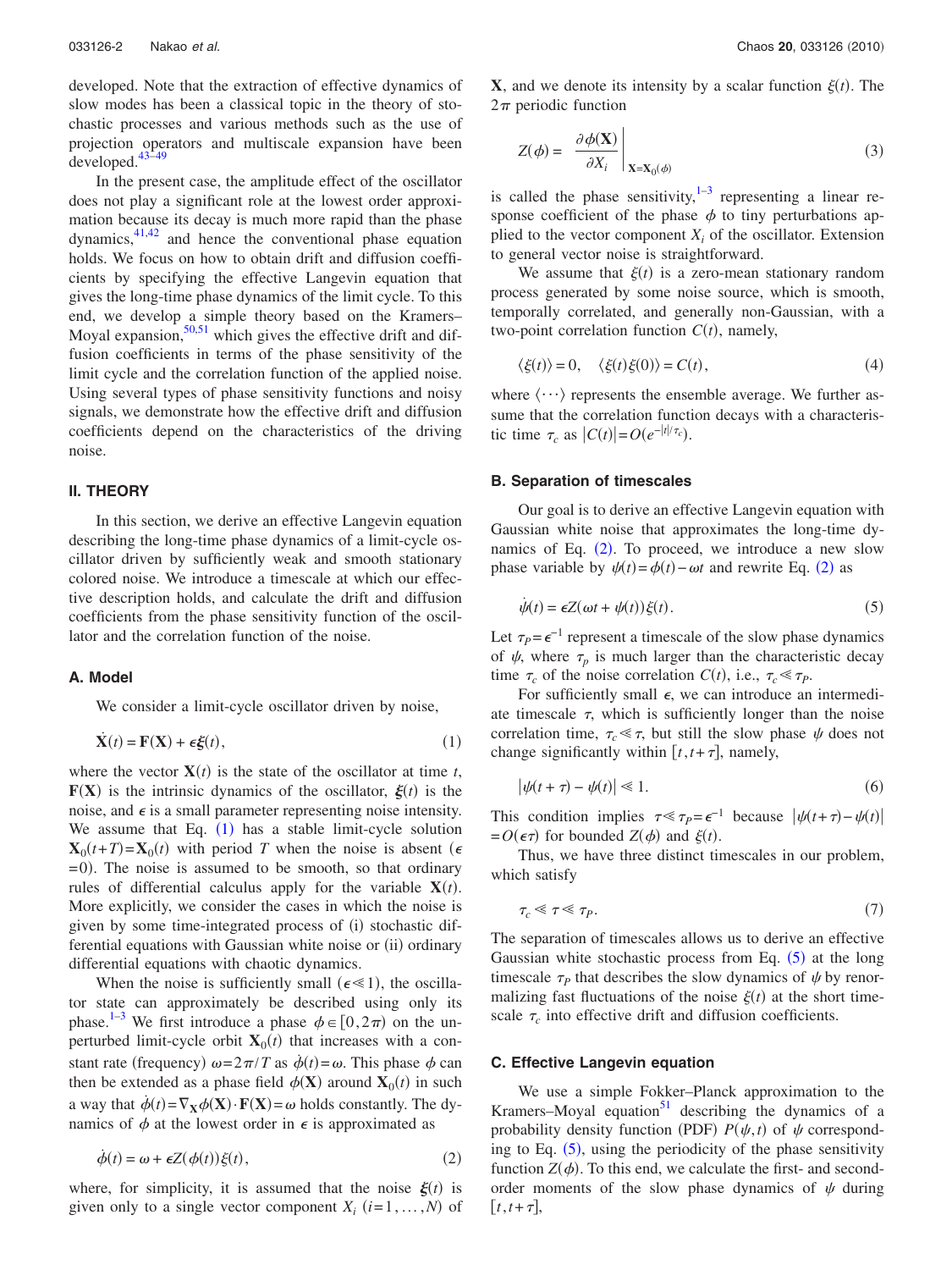$$
M_1(\psi, t; \tau) = \langle \psi(t + \tau) - \psi(t) \rangle,
$$
  

$$
M_2(\psi, t; \tau) = \langle (\psi(t + \tau) - \psi(t))^2 \rangle,
$$
 (8)

where the ensemble average  $\langle \cdots \rangle$  is taken over noise realizations with fixed  $\psi$  and  $t$ . Effective drift and diffusion coefficients  $v(\psi, t)$  and  $D(\psi, t)$ , respectively, of the approximate Fokker–Planck equation are obtained from these moments at the long timescale  $\tau_P(\gg \tau)$  by ignoring fast fluctuations of the noise at the short timescale  $\tau_c(\ll \tau)$ . That is, we regard  $\tau$  as a small parameter, retain only the  $O(\tau)$  term, and then formally take the  $\tau \rightarrow 0$  limit; this yields the effective drift and diffusion coefficients,

<span id="page-2-0"></span>
$$
v(\psi, t) = \lim_{\tau \to 0} \frac{M_1(\psi, t; \tau)}{\tau}, \quad D(\psi, t) = \lim_{\tau \to 0} \frac{M_2(\psi, t; \tau)}{\tau}, \quad (9)
$$

where  $v(\psi, t)$  and  $D(\psi, t)$  will turn out to be constants independent of  $\psi$  and *t*. The resulting approximate Fokker– Planck equation

<span id="page-2-3"></span>
$$
\frac{\partial}{\partial t}P(\psi,t) = -\frac{\partial}{\partial \psi}[vP(\psi,t)] + \frac{D}{2}\frac{\partial^2}{\partial \psi^2}P(\psi,t)
$$
(10)

<span id="page-2-2"></span>corresponds to an effective Langevin equation,

$$
\dot{\psi}(t) = v + \sqrt{D} \eta(t),\tag{11}
$$

where  $\eta(t)$  is Gaussian white noise satisfying  $\langle \eta(t) \rangle = 0$  and  $\langle \eta(t) \eta(s) \rangle = \delta(t-s)$ . Considering the original phase variable  $\phi(t)$ , the effective Langevin equation will be given by

$$
\dot{\phi}(t) = \omega + v + \sqrt{D}\,\eta(t). \tag{12}
$$

Thus, the effective drift coefficient  $v$  gives a noise-induced correction to the raw oscillator frequency  $\omega$ . The diffusion coefficient *D* gives the effective intensity of the noise. Note that we make no assumption on the oscillator frequency  $\omega$ but assume only that  $\tau_c \ll \tau \ll \tau_P = \epsilon^{-1}$ , which can always be satisfied for sufficiently small  $\epsilon$ . In other words, we can always find a scaling region where the above effective Langevin equation is valid, as long as the noise is sufficiently weak.

## **D. Drift and diffusion coefficients**

To calculate the moments  $M_1(\psi, t; \tau)$  and  $M_2(\psi, t; \tau)$  explicitly, we expand the phase sensitivity function  $Z(\phi)$  estimated at  $\phi(t_1) = \omega t_1 + \psi(t_1)$  as

$$
Z(\omega t_1 + \psi(t_1)) = Z(\omega t_1 + \psi(t) + \psi(t_1) - \psi(t))
$$
  
= Z(\omega t\_1 + \psi(t)) + Z'(\omega t\_1 + \psi(t))\{\psi(t\_1) - \psi(t)\}  
+ O(\{\psi(t\_1) - \psi(t)\}^2), \t(13)

where  $Z'(\phi) = dZ(\phi)/d\phi$ , and we integrate Eq. ([5](#page-1-2)) as

$$
\psi(t+\tau) - \psi(t) = \epsilon \int_{t}^{t+\tau} dt_1 Z(\omega t_1 + \psi(t)) \xi(t_1)
$$

$$
+ \epsilon \int_{t}^{t+\tau} dt_1 Z'(\omega t_1 + \psi(t)) \{\psi(t_1) - \psi(t)\} \xi(t_1)
$$

$$
+ O(\epsilon \{\psi(t_1) - \psi(t)\}). \tag{14}
$$

By iterative substitution, namely, by inserting  $\psi(t_1) - \psi(t)$  $=\epsilon \int_t^t_1 dt_2 Z(\omega t_2 + \psi(t)) \xi(t_2) + O(\epsilon^2)$  obtained from the above equation into its second term, we obtain

$$
\psi(t+\tau) - \psi(t)
$$
\n
$$
= \epsilon \int_{t}^{t+\tau} dt_1 Z(\omega t_1 + \psi(t)) \xi(t_1)
$$
\n
$$
+ \epsilon^2 \int_{t}^{t+\tau} dt_1 \int_{t}^{t_1} dt_2 Z'(\omega t_1 + \psi(t))
$$
\n
$$
\times Z(\omega t_2 + \psi(t)) \xi(t_1) \xi(t_2) + O(\epsilon^3, \tau^2), \qquad (15)
$$

where we have used the fact that  $|\psi(t+\tau) - \psi(t)| = O(\epsilon \tau)$ . Taking the ensemble average of this expression over the noise, the moments  $M_1(\psi, t; \tau)$  and  $M_2(\psi, t; \tau)$  can be calculated up to  $O(\epsilon^3, \tau^2)$  as

<span id="page-2-5"></span>
$$
M_1(\psi, t; \tau) = \epsilon^2 \left[ \int_t^{t+\tau} dt_1 \int_t^{t_1} dt_2 Z'(\omega t_1 + \psi) \times Z(\omega t_2 + \psi) C(t - t_1) \right] + O(\epsilon^3, \tau^2), \qquad (16)
$$

<span id="page-2-7"></span>
$$
M_2(\psi, t; \tau) = \epsilon^2 \left[ \int_t^{t+\tau} dt_1 \int_t^{t+\tau} dt_2 Z(\omega t_1 + \psi) \times Z(\omega t_2 + \psi) C(t - t_1) \right] + O(\epsilon^3, \tau^2).
$$
 (17)

Now we take  $\tau$  as an integer multiple of  $T = 2\pi/\omega$ , namely,

$$
\tau = nT = 2n\pi/\omega,\tag{18}
$$

with some appropriate integer  $n(=1,2,...)$  such that  $\tau_c \ll \tau$  $=nT \ll \tau_P = \epsilon^{-1}$  is satisfied (we may simply set *n*=1 if  $\tau_c \ll T$ ). Using the periodicity of the phase sensitivity function, the moments can be written as

<span id="page-2-4"></span>
$$
M_1(\psi, t; \tau) = \epsilon^2 \tau \left[ \frac{1}{2\pi} \int_0^\infty ds C(s) \int_0^{2\pi} d\theta Z'(\theta) Z(\theta - \omega s) \right] + O(\epsilon^3, \tau^2), \tag{19}
$$

<span id="page-2-6"></span>
$$
M_2(\psi, t; \tau) = \epsilon^2 \tau \left[ \frac{1}{2\pi} \int_{-\infty}^{\infty} ds C(s) \int_{0}^{2\pi} d\theta Z(\theta) Z(\theta - \omega s) \right] + O(\epsilon^3, \tau^2), \tag{20}
$$

both of which turn out to be constants (see Appendixes A and B for calculations).

From Eq.  $(9)$  $(9)$  $(9)$ , the effective drift and diffusion coefficients are obtained as

<span id="page-2-1"></span>
$$
v = \epsilon^2 \left[ \frac{1}{2\pi} \int_0^\infty ds C(s) \int_0^{2\pi} d\theta Z'(\theta) Z(\theta - \omega s) \right]
$$
 (21)

and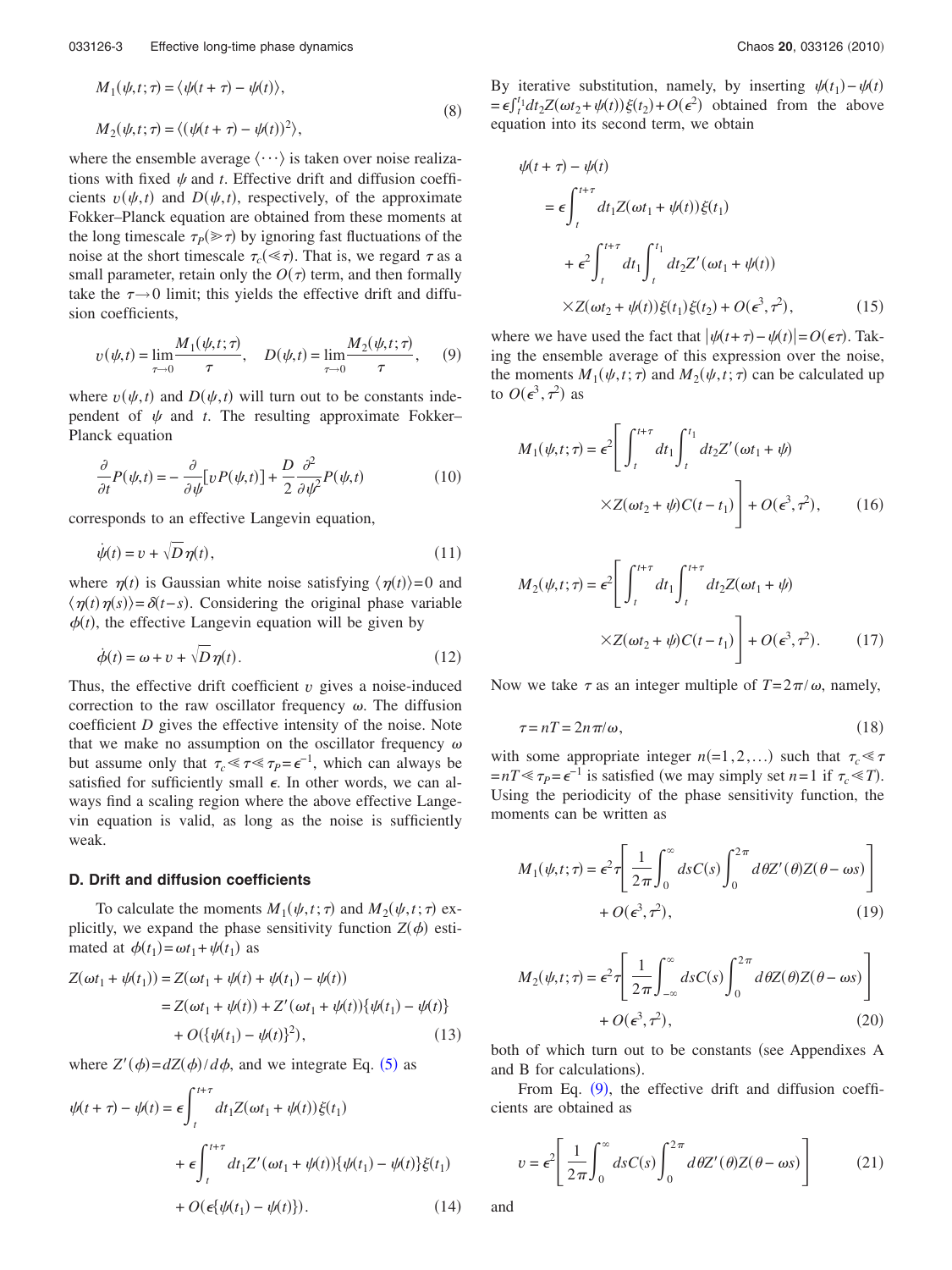<span id="page-3-0"></span>
$$
D = \epsilon^2 \left[ \frac{1}{2\pi} \int_{-\infty}^{\infty} ds C(s) \int_{0}^{2\pi} d\theta Z(\theta) Z(\theta - \omega s) \right].
$$
 (22)

The colored noise gives constant contributions of  $O(\epsilon^2)$  to both *v* and *D*. In Refs. [52](#page-9-23) and [53](#page-9-24) similar weak-noise expansion methods for the phase dynamics of noise-driven limitcycle oscillators are used to estimate their Lyapunov exponent  $[Eq. (8)$  in Ref. [52](#page-9-23) which generalizes the result in Ref. [33](#page-9-25) for Gaussian noise] or the variance of periods.

## **E. Fourier representation**

The effective drift and diffusion coefficients can be expressed concisely using the Fourier representation of the phase sensitivity function,

$$
Z(\theta) = \sum_{\ell = -\infty}^{\infty} \widetilde{Z}_{\ell} e^{i\ell\theta},\tag{23}
$$

as well as the power spectrum of the noise  $\xi(t)$ ,

$$
I(\Omega) = \int_{-\infty}^{\infty} C(t)e^{i\Omega t} dt.
$$
 (24)

Because  $\xi(t)$  is stationary, the correlation function satisfies  $C(t) = C(-t)$ , so that the power spectrum *I*( $\Omega$ ) can be expressed as

$$
I(\Omega) = 2 \int_0^\infty C(t) \cos(\Omega t) dt = 2 \text{ Re } \chi(\Omega), \qquad (25)
$$

where

$$
\chi(\Omega) = \int_0^\infty C(t)e^{i\Omega t}dt
$$
\n(26)

is the Fourier–Laplace transform of the correlation function. Since  $\chi(\Omega)$  is analytic in the upper-half of the complex plane (Re  $\Omega$  > 0), we can express its imaginary part using the Kramers–Kronig relation as

Im 
$$
\chi(\Omega) = \frac{1}{\pi} P \cdot V \cdot \int_{-\infty}^{\infty} \frac{\text{Re } \chi(z)}{\Omega - z} dz = \frac{1}{2} \hat{I}(\Omega),
$$
 (27)

where

$$
\hat{I}(\Omega) = \frac{1}{\pi} \mathbf{P} \cdot \mathbf{V} \cdot \int_{-\infty}^{\infty} \frac{I(z)}{\Omega - z} dz
$$
\n(28)

is a Hilbert transform of the power spectrum  $I(\Omega)$  (see, e.g., Ref.  $54$ ). Inserting these equations into Eqs.  $(21)$  $(21)$  $(21)$  and  $(22)$  $(22)$  $(22)$ , the drift and diffusion coefficients *v* and *D* can be expressed as

<span id="page-3-3"></span>
$$
v = \frac{\epsilon^2}{2} \sum_{\ell=-\infty}^{\infty} (i\ell) |\tilde{Z}_{\ell}|^2 \{ I(\omega\ell) + i\hat{I}(\omega\ell) \}
$$
 (29)

<span id="page-3-1"></span>

FIG. 1. (Color online) Type-I sinusoidal phase sensitivity  $Z_1(\phi)$ , type-II sinusoidal phase sensitivity  $Z_{\text{II}}(\phi)$ , and type-E phase sensitivity  $Z_{\text{E}}(\phi)$  obtained from a Morris–Lecar spiking neuron model.

<span id="page-3-2"></span>
$$
D = \epsilon^2 \sum_{\ell=-\infty}^{\infty} |\tilde{Z}_{\ell}|^2 I(\omega \ell).
$$
 (30)

Thus, *v* and *D* can be calculated from the power spectrum  $I(\Omega)$  and its Hilbert transform  $\hat{I}(\Omega)$ . This is convenient because the phase sensitivity  $Z(\phi)$  often contains only lower harmonic components.

## **III. EXAMPLE I: STOCHASTIC NOISE**

In this section, we numerically verify the accuracy of the effective white-noise phase Langevin Eq.  $(11)$  $(11)$  $(11)$  for several types of colored noise generated by stochastic processes. We compare the effective drift and diffusion coefficients given in Eqs.  $(21)$  $(21)$  $(21)$  and  $(22)$  $(22)$  $(22)$ , respectively, with those obtained by direct numerical simulations of the phase equation  $(5)$  $(5)$  $(5)$ .

## **A. Phase sensitivity functions**

We consider the following examples of phase sensitivity functions (see Fig.  $1$ ):

(1) Type-I sinusoidal function with only a positive lobe, corresponding to limit cycles near saddle-node bifurcation, $9,12,55$  $9,12,55$  $9,12,55$ 

$$
Z_{\rm I}(\phi) = 1 + \cos \phi. \tag{31}
$$

(2) Type-II sinusoidal function with positive and negative lobes, corresponding to limit cycles near Hopf bifurcation,<sup>3</sup>

$$
Z_{\rm II}(\phi) = \sin \phi. \tag{32}
$$

(3) Phase sensitivity function  $Z_{\rm E}(\phi)$  of the Morris–Lecar neuron model near homoclinic bifurcation (see Appen $d$ ix  $C$ ), where the function is not simply sinusoidal but contains higher-order harmonics. It can be calculated numerically by the adjoint method.<sup>11,[56](#page-9-29)</sup> We refer to this function as type-E.

The first two functions  $Z_{I,II}(\phi)$  are generic in the sense that they can be derived analytically from the normal forms of limit-cycle oscillators near the respective bifurcation points by appropriate coordinate transformations.<sup>12[,56](#page-9-29)</sup> The third function  $Z_{E}(\phi)$  is model-dependent, but is a typical example of the phase sensitivity near a homoclinic bifurcation

and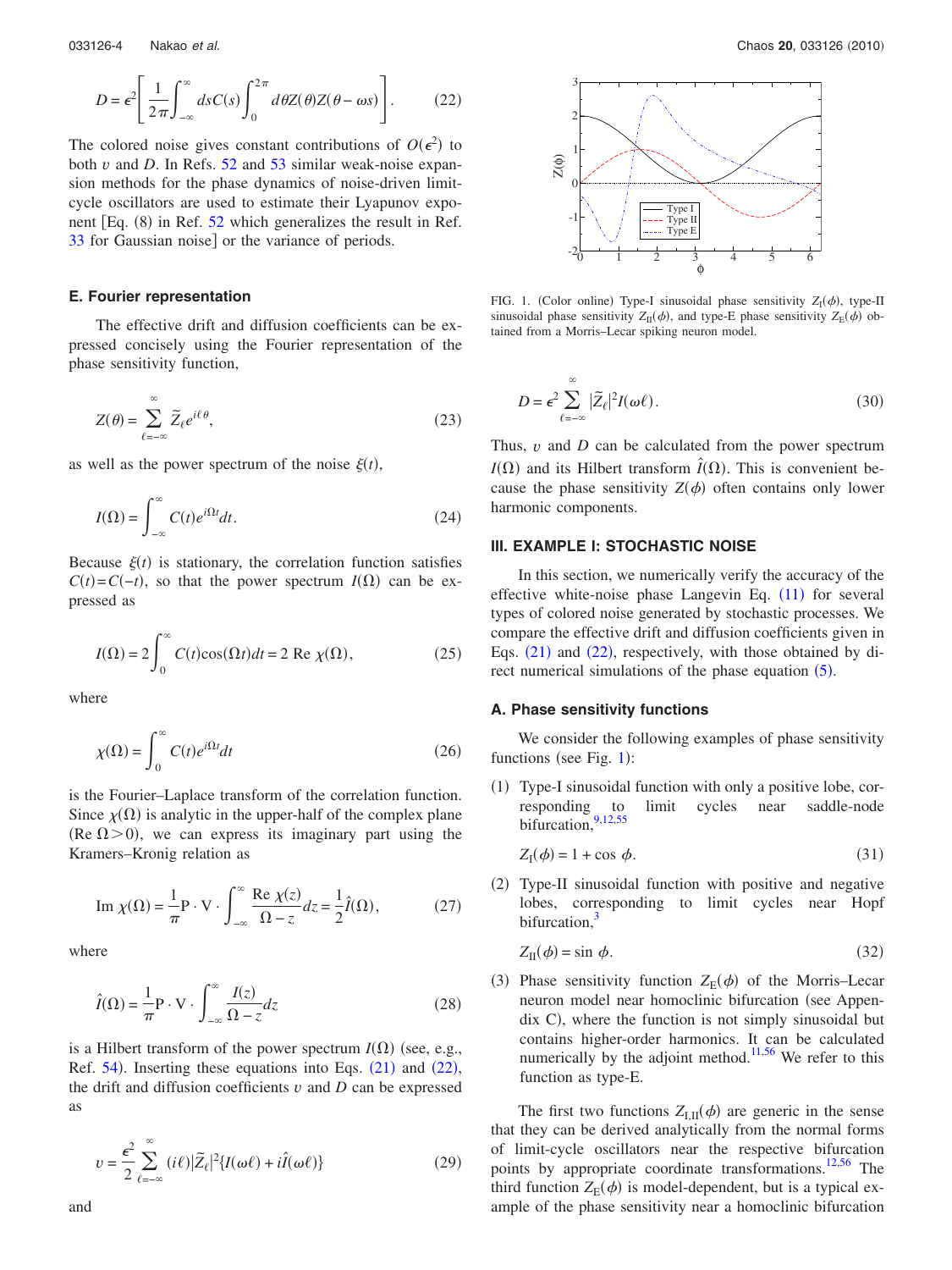<span id="page-4-0"></span>

FIG. 2. (Color online) (a) Sample paths of the slow phase  $\psi(t)$  driven by the Ornstein–Uhlenbeck noise (100 realizations). Oscillator frequency  $\omega = 1$  and the phase sensitivity function is  $Z_{II}(\phi)$ . Noise correlation time  $\tau_c = 1$  and noise intensity  $\epsilon = 0.1$ . Solid lines represent the mean value and broken curves indicate the mean value  $\pm$  of the standard deviation. [(b) and (c)] Temporal growth of the mean (b) and the variance (c) of the phase  $\psi(t)$  averaged over 200 000 realizations for  $\omega = 1, 2, 3$ , and 4. The other parameters are the same as in (a).

point.  $Z_{E}(\phi)$  tends to be dominated by an exponentially decaying part resulting from the linear dynamics near a saddle point as the bifurcation point is approached, and therefore a simple exponential function with a discontinuity is proposed as a generic form of the phase sensitivity in Ref. [56.](#page-9-29) We do not, however, use this form to avoid unnatural effects of the artificial discontinuity.

## **B. Measuring the coefficients**

We estimate the effective drift and diffusion coefficients  $\nu$  and  $D$  by direct numerical simulations of Eq.  $(5)$  $(5)$  $(5)$  and compare them with the respective theoretical values, Eqs.  $(21)$  $(21)$  $(21)$ and ([22](#page-3-0)). The solution to the effective Fokker–Planck equa-tion ([10](#page-2-3)) from a delta-peaked initial condition  $P(\psi, 0)$  $= \delta(\psi)$  is simply a Gaussian wave packet,

$$
P(\psi, t) = \frac{1}{\sqrt{2\pi Dt}} \exp\left[-\frac{(\psi - vt)^2}{2Dt}\right],
$$
\n(33)

whose moments are given by

$$
\langle \psi(t) \rangle = vt, \quad \langle {\psi(t) - \langle \psi(t) \rangle}^2 \rangle = Dt.
$$
 (34)

Thus, we can measure *v* and *D* from slopes of the mean and the variance of the phase plotted as functions of *t*.

For example, Fig.  $2(a)$  $2(a)$  displays typical sample paths of Eq. ([5](#page-1-2)) with the type-II function  $Z_{II}(\phi)$ . The evolution of the slow phase  $\psi(t) = \phi(t) - \omega t$  is plotted for 100 realizations of the Ornstein-Uhlenbeck (OU) noise (explained below). The broken line represents the mean path averaged over 200 000 realizations, which shows negative drift induced by the finite correlation time  $\tau_c = 1$  of the noise. Figures [2](#page-4-0)(b) and 2(c) display the mean and the variance of the oscillator phase, respectively, averaged over 200 000 realizations for differing values of  $\omega$  and for the type-II  $Z(\phi)$ , all of which clearly show linear dependence on time *t*, whose slopes yield *v* and *D*.

## **C. Ornstein–Uhlenbeck noise**

We first consider the case in which the colored noise  $\xi(t)$ obeys the OU process,

$$
\dot{\xi}(t) = -\frac{1}{\tau_c} \xi + \frac{1}{\tau_c} \eta(t),
$$
\n(35)

where  $\eta(t)$  is zero-mean Gaussian white noise whose correlation function is given by  $\langle \eta(t) \eta(s) \rangle = \delta(t-s)$ . This OU process generates colored Gaussian noise  $\xi(t)$  with a stationary PDF,

$$
P(\xi) = \left(\frac{\tau_c}{\pi}\right)^{1/2} \exp(-\tau_c \xi^2),\tag{36}
$$

and an exponentially decaying correlation function,

$$
C(t) = \langle \xi(t)\xi(0)\rangle = \frac{1}{2\tau_c} \exp\left(-\frac{|t|}{\tau_c}\right). \tag{37}
$$

Thus, the characteristic decay time of the noise correlation is  $\tau_c$ . In the limit  $\tau_c \rightarrow 0$ ,  $C(t)$  converges to the Dirac delta function  $\delta(t)$ , so that  $\xi(t)$  converges to Gaussian white noise of unit intensity. The power spectrum of  $\xi(t)$  and its Hilbert transform are given by

<span id="page-4-1"></span>
$$
I(\Omega) = \frac{1}{1 + (\Omega \tau_c)^2}, \quad \hat{I}(\Omega) = \frac{\Omega \tau_c}{1 + (\Omega \tau_c)^2}.
$$
 (38)

By inserting Eq.  $(38)$  $(38)$  $(38)$  into Eqs.  $(21)$  $(21)$  $(21)$  and  $(22)$  $(22)$  $(22)$ , the drift and diffusion coefficients are expressed as

$$
v = -\frac{\epsilon^2}{2} \sum_{\ell=-\infty}^{\infty} |\tilde{Z}_{\ell}|^2 \frac{\omega \tau_c \ell^2}{1 + (\omega \tau_c \ell)^2}
$$
(39)

and

$$
D = \epsilon^2 \sum_{\ell=-\infty}^{\infty} |\tilde{Z}_{\ell}|^2 \frac{1}{1 + (\omega \tau_c \ell)^2}.
$$
 (40)

Note that *v* is always nonpositive and vanishes in the whitenoise limit  $(\tau_c \rightarrow 0)$ . That is, the OU noise  $\xi(t)$  always tends to slow down the oscillator for arbitrary (smooth) phase sensitivity functions even if  $\langle \xi(t) \rangle = 0$  holds on average, which agrees with the result previously obtained by Galán<sup>57</sup> (note that Ref. [57](#page-9-30) uses a different definition of the OU process. Similarly, the diffusion coefficient *D* is maximized in the white-noise limit.

For the type-I phase sensitivity function  $Z_I(\phi)$ , *v* and *D* are explicitly calculated as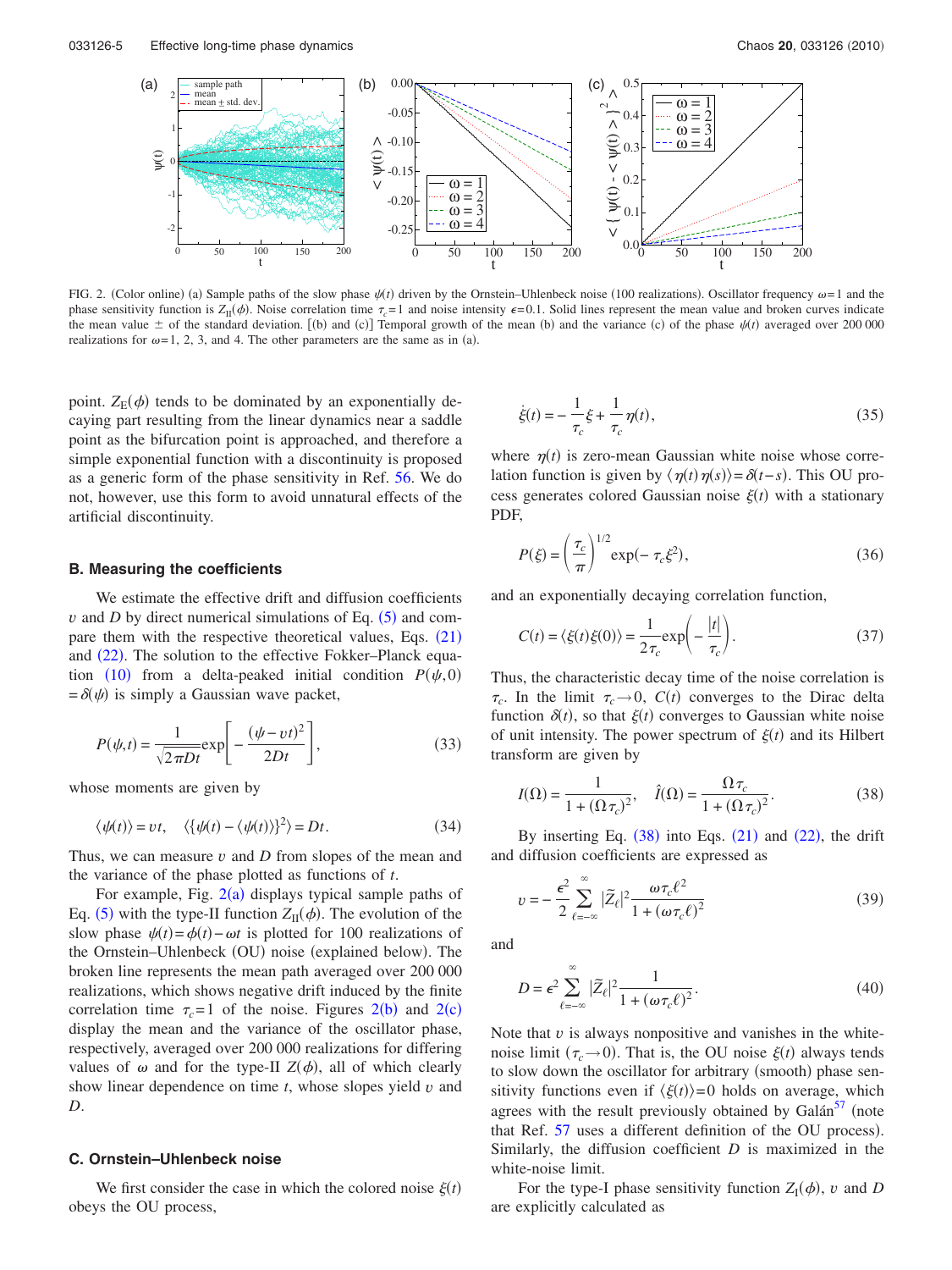<span id="page-5-0"></span>

FIG. 3. (Color online) Effective drift and diffusion coefficients  $v$  and  $D$ , respectively, plotted against oscillator frequency  $\omega$  [(a) and (b)] and correlation time  $\tau_c$  [(c) and (d)] for type-I, II, and E phase sensitivity functions  $Z_{\rm I}(\phi)$ ,  $Z_{\rm II}(\phi)$ , and  $Z_{\rm E}(\phi)$ , respectively, driven by Ornstein–Uhlenbeck noise. Noise intensity  $\epsilon = 0.1$  in all cases. Noise correlation time  $\tau_c = 1.0$  in (a) and (b), and oscillator frequency  $\omega = 1.0$  in (c) and (d). Data obtained by direct numerical simulations are compared with theoretical curves.

$$
v = -\frac{\epsilon^2}{4} \frac{\omega \tau_c}{1 + (\omega \tau_c)^2}, \quad D = \frac{\epsilon^2}{2} \left( 2 + \frac{1}{1 + (\omega \tau_c)^2} \right), \quad (41)
$$

and for the type-II  $Z_{II}(\phi)$  as

$$
v = -\frac{\epsilon^2}{4} \frac{\omega \tau_c}{1 + (\omega \tau_c)^2}, \quad D = \frac{\epsilon^2}{2} \frac{1}{1 + (\omega \tau_c)^2}.
$$
 (42)

Note that *v* is the same for both  $Z_{\rm I}(\phi)$  and  $Z_{\rm II}(\phi)$ , whereas *D* for  $Z_{\rm I}(\phi)$  is larger than that for  $Z_{\rm II}(\phi)$ . This can easily be seen from the Fourier representations; the only difference between  $Z_{\rm I}(\phi)$  and  $Z_{\rm II}(\phi)$  is that  $Z_{\rm I}(\phi)$  has a nonvanishing constant component  $\tilde{Z}_0 = 1/2$ . For the type-E phase sensitivity  $Z_{\rm E}(\phi)$ , we numerically integrate Eqs. ([21](#page-2-1)) and ([22](#page-3-0)) to obtain *v* and *D*.

In numerical simulations, the noise correlation time is fixed at  $\tau_c = 1$  and the noise intensity at  $\epsilon = 0.1$ . Figures [3](#page-5-0)(a) and  $3(b)$  $3(b)$  plot  $v$  and  $D$  as functions of the oscillator frequency  $\omega$  for the three types of phase sensitivity (averaged over 200 000 realizations) and compare them with theoretical values, indicating good agreement. The drift coefficient *v* for  $Z_{\rm I}(\phi)$  and  $Z_{\rm II}(\phi)$  coincides with each other and is minimized at  $\omega = \tau_c^{-1} = 1$ . The diffusion coefficient *D* for  $Z_I(\phi)$  and  $Z_{II}(\phi)$ differs from each other and decreases monotonically with  $\tau_c$ . In particular, *D* for  $Z_{II}(\phi)$  [more generally for  $Z(\phi)$  without a constant component  $\tilde{Z}_0$ ] tends to vanish at large  $\omega$ , indicating that the long-time phase diffusion of type-II oscillators can be very small when the oscillator frequency is large. The numerical values and theoretical values of *v* and *D* for  $Z_E(\phi)$ are also in good agreement.

# **D. Noise generated by a damped noisy harmonic oscillator**

Next, we consider colored noise  $\xi(t)$  generated by a damped noisy harmonic oscillator (hereafter referred to as DNHO noise),

$$
\dot{x}(t) = \omega_0 y - \gamma x + \gamma \eta_x(t), \quad \dot{y}(t) = -\omega_0 x - \gamma y + \gamma \eta_y(t),
$$
\n(43)

where  $\eta_x(t)$  and  $\eta_y(t)$  are mutually independent Gaussian white noise satisfying  $\langle \eta_x(t) \eta_x(s) \rangle = \langle \eta_y(t) \eta_y(s) \rangle = \delta(t-s)$  and  $\langle \eta_x(t) \eta_y(s) \rangle = 0$ . The parameter  $\omega_0$  is the frequency of the harmonic oscillations and  $\gamma$  is the damping constant. This process yields two-component noise with a Gaussian stationary PDF,

$$
P(x, y) = \frac{1}{\pi \gamma} \exp\left[-\frac{1}{\gamma} (x^2 + y^2)\right],
$$
\n(44)

and a correlation function  $C(t)$  of  $x(t)$  with oscillatory decay,

$$
C(t) = \langle x(t)x(0) \rangle = \frac{\gamma}{2} e^{-\gamma |t|} \cos(\omega_0 t). \tag{45}
$$

Thus, the correlation time is given by  $\tau_c = \gamma^{-1}$ . We use this  $x(t)$  as the noise  $\xi(t)$  given to the oscillator. The power spectrum of  $x(t)$  and its Hilbert transform are, respectively, given by

$$
I(\Omega) = \frac{\gamma^2}{2} \left( \frac{1}{\gamma^2 + (\Omega + \omega_0)^2} + \frac{1}{\gamma^2 + (\Omega - \omega_0)^2} \right)
$$
(46)

and

$$
\hat{I}(\Omega) = \frac{\gamma}{2} \left( \frac{\Omega + \omega_0}{\gamma^2 + (\Omega + \omega_0)^2} + \frac{\Omega - \omega_0}{\gamma^2 + (\Omega - \omega_0)^2} \right). \tag{47}
$$

Effective drift and diffusion coefficients  $v$  and  $D$  can be analytically calculated for the type-I phase sensitivity  $Z_I(\phi)$ as

$$
v = -\frac{\epsilon^2 \gamma}{8} \left( \frac{\omega - \omega_0}{\gamma^2 + (\omega - \omega_0)^2} + \frac{\omega + \omega_0}{\gamma^2 + (\omega + \omega_0)^2} \right),
$$
  

$$
D = \frac{\epsilon^2 \gamma^2}{4} \left( \frac{1}{\gamma^2 + (\omega - \omega_0)^2} + \frac{4}{\gamma^2 + \omega_0^2} + \frac{1}{\gamma^2 + (\omega + \omega_0)^2} \right),
$$
(48)

and for the type-II phase sensitivity  $Z_2(\phi)$  as

$$
v = -\frac{\epsilon^2 \gamma}{8} \left( \frac{\omega - \omega_0}{\gamma^2 + (\omega - \omega_0)^2} + \frac{\omega + \omega_0}{\gamma^2 + (\omega + \omega_0)^2} \right),
$$
  

$$
D = \frac{\epsilon^2 \gamma^2}{4} \left( \frac{1}{\gamma^2 + (\omega - \omega_0)^2} + \frac{1}{\gamma^2 + (\omega + \omega_0)^2} \right).
$$
 (49)

In the  $\omega_0 \rightarrow 0$  limit, DNHO noise returns to the OU noise, so that *v* and *D* converge to the corresponding results for the OU noise. Note that values of *v* coincide again between  $Z_{\rm I}(\phi)$  and  $Z_{\rm II}(\phi)$ , whereas those of *D* differ between the two cases. Values of *v* and *D* for the type-E phase sensitivity  $Z_{\rm E}(\phi)$  are calculated by numerically integrating Eqs. ([21](#page-2-1)) and  $(22)$  $(22)$  $(22)$ .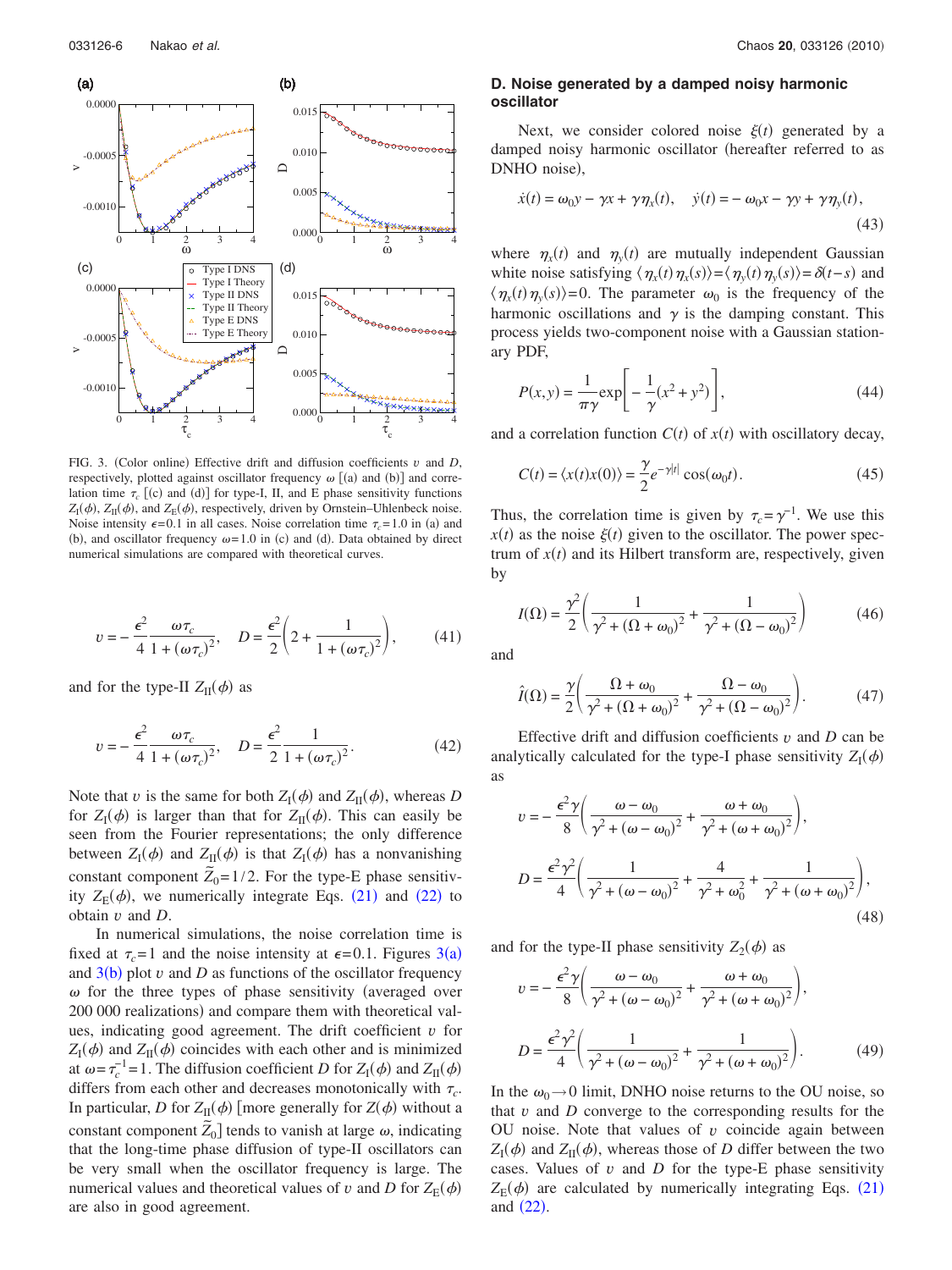<span id="page-6-0"></span>

FIG. 4. (Color online) Effective drift and diffusion coefficients  $v$  and  $D$ , respectively, plotted against oscillator frequency  $\omega$  and correlation time  $\tau_c$ for phase oscillators with type-I, II, and E phase sensitivity functions  $Z_{I}(\phi)$ ,  $Z_{II}(\phi)$ , and  $Z_{E}(\phi)$ , respectively, driven by the damped noisy harmonic oscillator noise. Noise intensity  $\epsilon = 0.1$  and noise frequency  $\omega_0 = 2.0$  in all cases.  $\tau_c$ = 1.0 in (a) and (b), and  $\omega$ = 1.0 in (c) and (d). Data obtained by direct numerical simulations are compared with theoretical curves.

Figure [4](#page-6-0) plots *v* and *D* obtained by direct numerical simulations of Eq.  $(5)$  $(5)$  $(5)$  (averaged over 200 000 realizations), and the data are compared with the theoretical results. The parameters  $\epsilon = 0.1$  and  $\omega_0 = 2$  are fixed and the oscillator frequency  $\omega$  or the noise correlation time  $\tau_c = \gamma^{-1}$  is varied. In Figs.  $4(a)$  $4(a)$  and  $4(b)$  their dependence on  $\omega$  with fixed  $\tau_c = 1$  is shown. In contrast to the OU case, *v* can take positive and negative values for all  $Z(\phi)$ . *D* does not monotonically decrease but exhibits a peak [at  $\omega = \omega_0$  for  $Z_I(\phi)$  and  $Z_{II}(\phi)$ ] implying some type of resonance effect. *D* for  $Z_I(\phi)$  is again larger than that for  $Z_{II}(\phi)$ . Figures [4](#page-6-0)(c) and 4(d) show the dependence of *v* and *D* on the noise correlation time  $\tau_c$  with fixed oscillator frequency  $\omega = 1$ . The drift coefficient *v* can take positive values for  $Z_{\rm I}(\phi)$  and  $Z_{\rm II}(\phi)$ . *D* decreases monotonically for all types of the phase sensitivity. In all cases, numerical and theoretical results are in agreement.

## **IV. EXAMPLE II: CHAOTIC NOISE**

In this section, we consider colored noise from a wellknown deterministic chaotic system, the Lorenz model. We apply it to the Stuart–Landau limit-cycle oscillator with an amplitude degree of freedom, in addition to the corresponding reduced phase equation  $(5)$  $(5)$  $(5)$ , to assess the validity of the effective white-noise phase Langevin equation ([11](#page-2-2)).

## **A. Lorenz model**

Time sequences generated by low-dimensional chaotic systems are simple examples of colored non-Gaussian signals that are abundant in nature. Effects of chaotic signals on dynamical systems have been extensively investigated in many contexts. $4$  Here we use the Lorenz model,  $58$ 

<span id="page-6-1"></span>

FIG. 5. (Color online) (a) Correlation function  $C(t)$  and (b) power spectrum  $I(\omega)$  of the normalized *x* variable of the Lorenz model. (c) Drift and (d) diffusion coefficients of the phase obtained by direct numerical simulations of the Stuart–Landau oscillator and the corresponding phase equation subjected to the chaotic Lorenz noise, compared with theoretical estimates obtained using the correlation function  $C(t)$  in (a).

$$
\dot{x}(t) = p(-x + y), \quad \dot{y}(t) = -xz + qx - y, \quad \dot{z}(t) = xy - rz, \tag{50}
$$

which generates a typically chaotic time sequence. We use parameter values  $p=10$ ,  $q=28$ , and  $r=0.8$  and apply the normalized time sequence of  $x(t)$ ,

$$
\widetilde{x}(t) = \frac{x(t) - \langle x \rangle}{\sqrt{\langle x^2 \rangle}},\tag{51}
$$

to the oscillator as the colored noise  $\xi(t)$ , where  $\langle \cdots \rangle$  denotes the long-time average. Figures  $5(a)$  $5(a)$  and  $5(b)$  show the correlation function and power spectrum of the noise, respectively. The correlation function exhibits oscillatory decay with several characteristic frequencies, which appear in the power spectrum of the noise as sharp peaks.

#### **B. Stuart–Landau oscillator**

The Stuart-Landau (SL) oscillator is a normal form of the supercritical Hopf bifurcation<sup>3</sup> and is described by a complex variable  $W(t)$ . We apply the chaotic noise to its real component as

<span id="page-6-2"></span>
$$
\dot{W}(t) = (1 + ic_0)W - (1 + ic_2)|W|^2W + \epsilon \xi(t),
$$
\n(52)

where  $c_0, c_2$  are real parameters and  $\epsilon$  control the noise intensity. In the absence of noise,  $\epsilon = 0$ , the limit-cycle solution of the SL oscillator is given by a unit circle on the complex plane,  $W_0(t) = e^{i(c_0 - c_2)t}$ . The phase can be explicitly defined as

$$
\phi(W) = \arg(W) - c_2 \ln|W|,\tag{53}
$$

which satisfies  $\dot{\phi}(W(t)) = \omega = c_0 - c_2$  for any  $W(t) \neq 0$ .<sup>18</sup> Separating *W* into real and imaginary parts as  $W = w_r + iw_i$ , the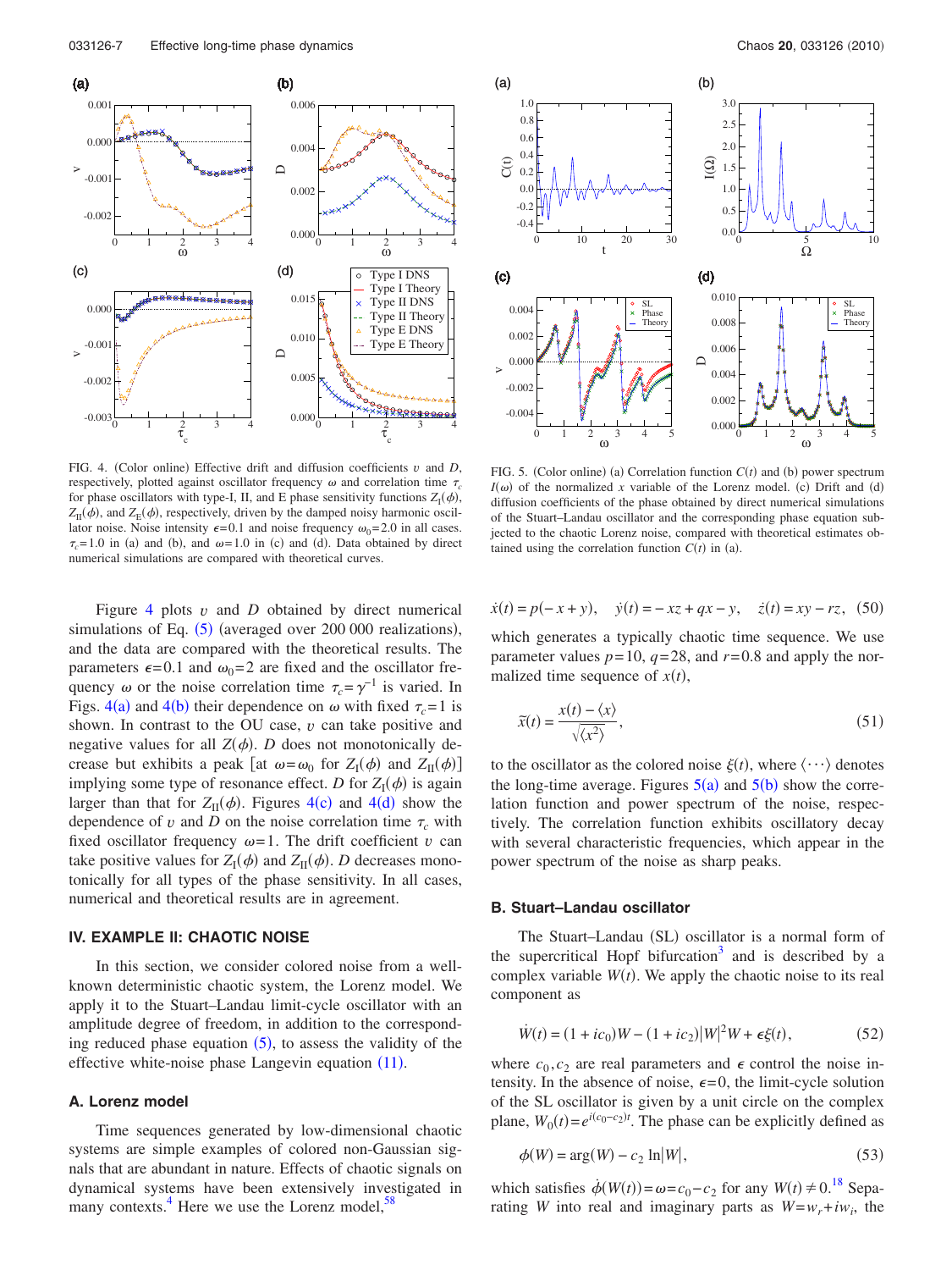phase sensitivities of the respective components can be calculated as

$$
(Z_r(\phi), Z_i(\phi)) = \left. \left( \frac{\partial \phi}{\partial w_r}, \frac{\partial \phi}{\partial w_i} \right) \right|_{W = W_0(\phi)}
$$
  
=  $(-\sin \phi - c_2 \cos \phi, \cos \phi - c_2 \sin \phi).$  (54)

Note that these sensitivity functions can be transformed to the type-II phase sensitivity  $Z_{II}(\phi)$  by appropriate rescaling and shifting. Since we apply the chaotic noise to the real component of *W*, we use  $Z_r(\phi)$  below.

# **C. Results**

Figures  $5(c)$  $5(c)$  and  $5(d)$  show the drift and diffusion coefficients *v* and *D* obtained by direct numerical simulations of the SL oscillator, Eq.  $(52)$  $(52)$  $(52)$ , and its reduced phase equation, Eq. ([5](#page-1-2)), driven by the chaotic Lorenz model (averaged over 20 000 realizations, and compare them with the theoretical values calculated from Eqs.  $(21)$  $(21)$  $(21)$  and  $(22)$  $(22)$  $(22)$  using the correlation function  $C(t)$  shown in Fig.  $5(a)$  $5(a)$ . The noise intensity is  $\epsilon$ =0.05 and the oscillator frequency  $\omega$  is varied through the parameter  $c_0$  of the SL oscillator while keeping  $c_2$ =−2. Results for *v* obtained by numerical simulations of the SL oscillator agree well with the theoretical values when  $\omega$  is small, but gradually deviate when  $\omega$  becomes larger. This discrepancy is due to higher-order errors in the phase reduction, Eq.  $(2)$  $(2)$  $(2)$ , caused by the amplitude effect of the SL oscillator,<sup>42</sup> which arise because  $\epsilon$  is finite in numerical simulations and predominantly affect the mean frequency of the oscillator. In contrast, numerical results for *D* obtained from the SL oscillator are almost indistinguishable from the theoretical values over the whole plotted range of  $\omega$ . Nu-merical results from the reduced phase equation ([5](#page-1-2)) agree quite nicely with the theoretical values for both *v* and *D*, indicating that the effective white-noise description of Eq. ([5](#page-1-2)) itself works correctly for the chaotic Lorenz noise.

The drift and diffusion coefficients  $v$  and  $D$  show interesting peculiar dependence on  $\omega$ . As  $\omega$  increases,  $\nu$  increases rapidly and then suddenly decreases, and this is repeated several times. *D* exhibits a few sharp peaks, indicating that phase diffusion due to the Lorenz noise can be strongly enhanced at some particular values of the frequency  $\omega$ . These results, in particular the behavior of *D*, can easily be understood from the Fourier representation, Eq.  $(30)$  $(30)$  $(30)$ . Since  $Z_r(\phi)$ has only the first harmonic component,  $\tilde{Z}_1 = -(c_2 - i)/2$  and  $\tilde{Z}_{-1} = -(c_2 + i)/2$ , Eq. ([30](#page-3-2)) gives  $D = \epsilon^2 (1 + c_2^2) [I(\omega) + I(\omega)]$  $(-\omega)$ ]/4= $\epsilon^2(1+c_2^2)I(\omega)/2$ , namely, *D* is simply proportional to the power spectrum itself. Indeed, we can see that the curves in Figs.  $5(b)$  $5(b)$  and  $5(d)$  are identical except for the scaling factor. Moreover, from Eq. ([29](#page-3-3)), we can see that the sudden rise and fall of *v* is due to the Hilbert transform  $\hat{I}(\Omega)$ of the power spectrum  $I(\Omega)$  near its sharp peaks, which gives a contribution  $1/(\Omega - \Omega')$  if the peak is approximated by a Dirac  $\delta$  function  $\delta(\Omega - \Omega')$ .

## **V. SUMMARY**

We derived an effective white-noise Langevin equation that describes the long-time phase dynamics of a limit-cycle oscillator driven by general non-Gaussian colored noise. Effective drift and diffusion coefficients were calculated from the phase sensitivity of the oscillator and the correlation function of the noise. The results were verified using several types of colored noise sources, i.e., the Ornstein–Uhlenbeck process, the damped noisy harmonic oscillator, and the chaotic Lorenz model.

Our analysis gave general expressions for drift and diffusion coefficients, applicable to general limit-cycle oscillators driven by arbitrary weak smooth noise. In a previous study, $57$  Galán calculated the frequency shifts of limit-cycle oscillators (the effective drift coefficient  $v$  in our notation) driven by colored Ornstein–Uhlenbeck noise, and pointed out that the frequency shift is always negative for arbitrary phase sensitivity. In contrast, for other types of noise, frequency shifts can also be positive, so that the noise may increase the frequency of the driven oscillator. We can also calculate the effective diffusion coefficient *D*, which directly reflects the power spectrum of the driving noise. In particular, for chaotic noises, *D* exhibited sharp peaks, indicating that the phase diffusion can be greatly enhanced for peculiar frequencies of the limit-cycle oscillator.

The effective white-noise Langevin description enables us to use the powerful classical methods for stochastic processes<sup>[50,](#page-9-21)[51](#page-9-22)</sup> and thus provides a general framework for analyzing the long-time behavior of limit-cycle oscillators subjected to noise. Important future topics will include generalization of the present results to multidimensional situations and incorporation of deterministic external forcing (e.g., periodic) or mutual interactions. It is expected that the combined effect of colored noise and other external perturbations or mutual interactions may lead to qualitatively new dynamics.

# **ACKNOWLEDGMENTS**

We gratefully acknowledge Professor G. Bard Ermentrout for useful and stimulating discussions. H.N. and J.-N.T. thank MEXT, Japan (Grant Nos. 22684020 and 20700304). D.S.G. acknowledges the joint support from CRDF (Grant no. Y5-P-09-01) and MESRF (Grant No. 2.2.2.3/8038).

# **APPENDIX A: DERIVATION OF EQUATION**  $(19)$  $(19)$  $(19)$ **FROM EQUATION ([16](#page-2-5))**

We set  $\tau = nT$  with *n* being an integer. The right-hand side of Eq.  $(16)$  $(16)$  $(16)$  can be rewritten as

$$
\int_{t}^{t+\tau} dt_1 \int_{t}^{t_1} dt_2 Z'(\omega t_1 + \psi(t)) Z(\omega t_2 + \psi(t)) C(t_1 - t_2)
$$
  
= 
$$
\int_{t}^{t+\tau} dt_1 \int_{0}^{t_1 - t} ds Z'(\omega t_1 + \psi(t)) Z(\omega(t_1 - s) + \psi(t)) C(s)
$$
  

$$
\approx \int_{0}^{\infty} ds C(s) \int_{t}^{t+\tau} dt_1 Z'(\omega t_1 + \psi(t)) Z(\omega(t_1 - s) + \psi(t))
$$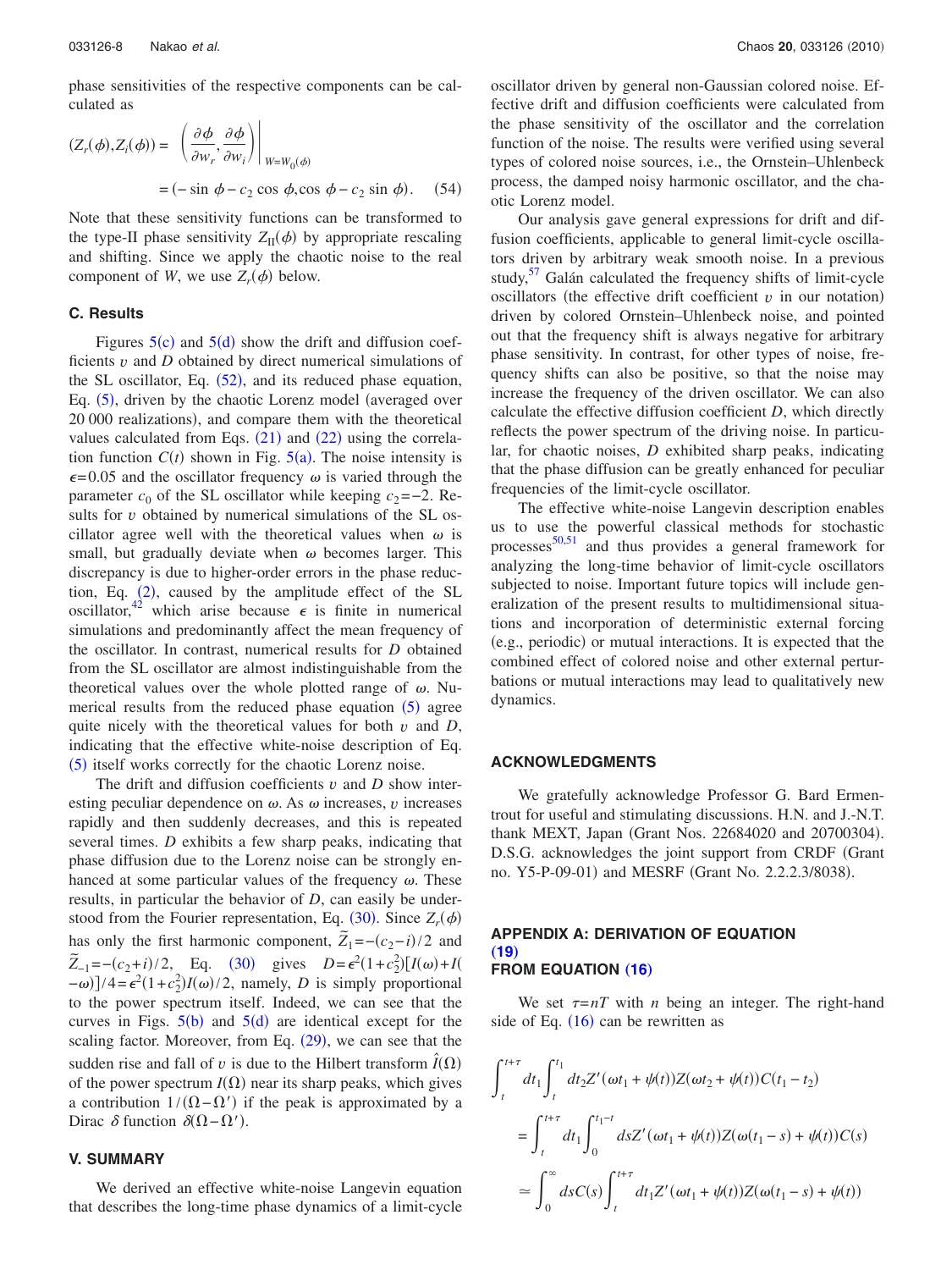$$
= \frac{\tau}{2\pi} \int_0^\infty ds C(s) \int_0^{2\pi} d\theta Z'(\theta) Z(\theta - \omega s), \tag{A1}
$$

where we have used

$$
\int_{t}^{t+\tau} dt_1 Z'(\omega t_1 + \psi(t)) Z(\omega(t_1 - s) + \psi(t))
$$
  
\n
$$
= \sum_{j=0}^{n-1} \int_{0}^{T} dt_1 Z'(\omega(t_1 + t + jT) + \psi(t))
$$
  
\n
$$
\times Z(\omega(t_1 - s + t + jT) + \psi(t))
$$
  
\n
$$
= \sum_{j=0}^{n-1} \frac{T}{2\pi} \int_{0}^{2\pi} d\theta Z'(\theta + \omega t + 2\pi j + \psi(t))
$$
  
\n
$$
\times Z(\theta - \omega s + \omega t + 2\pi jT) + \psi(t))
$$
  
\n
$$
= \frac{nT}{2\pi} \int_{0}^{2\pi} d\theta Z'(\theta) Z(\theta - \omega s)
$$
  
\n
$$
= \frac{\tau}{2\pi} \int_{0}^{2\pi} d\theta Z'(\theta) Z(\theta - \omega s).
$$
 (A2)

Substituting these results into Eq.  $(16)$  $(16)$  $(16)$  yields Eq.  $(19)$  $(19)$  $(19)$ .

# **APPENDIX B: DERIVATION OF EQUATION ([20](#page-2-6)) FROM EQUATION ([17](#page-2-7))**

Setting  $\tau = nT$ , the right-hand side of Eq. ([17](#page-2-7)) can be transformed as

$$
\int_{t}^{t+\tau} dt_1 \int_{t}^{t+\tau} dt_2 Z(\omega t_1 + \psi(t)) Z(\omega t_2 + \psi(t)) C(t_1 - t_2)
$$
  
\n
$$
= \int_{t}^{t+\tau} dt_1 \int_{t_1 - t - \tau}^{t_1 - t} ds Z(\omega t_1 + \psi(t))
$$
  
\n
$$
\times Z(\omega(t_1 - s) + \psi(t)) C(s)
$$
  
\n
$$
\approx \int_{-\infty}^{\infty} ds C(s) \int_{t}^{t+\tau} dt_1 Z(\omega t_1 + \psi(t)) Z(\omega(t_1 - s) + \psi(t))
$$
  
\n
$$
= \frac{\tau}{2\pi} \int_{-\infty}^{\infty} ds C(s) \int_{0}^{2\pi} d\theta Z(\theta) Z(\theta - \omega s),
$$
 (B1)

where we have approximated the range of the integral of the correlation function *C*(*s*) over  $[t_1 - t - \tau, t_1 - t]$  as  $[-\infty, +\infty]$  by assuming that the decay time of  $C(s)$  is much shorter than  $\tau$ and that  $t_1 - t - \tau < 0$  and  $t_1 - t > 0$  hold. In deriving the final expression, we used

$$
\int_{t}^{t+\tau} dt_1 Z(\omega t_1 + \psi(t)) Z(\omega(t_1 - s) + \psi(t))
$$
\n
$$
= \sum_{j=0}^{n-1} \int_{0}^{T} dt_1 Z(\omega(t_1 + t + jT) + \psi(t))
$$
\n
$$
\times Z(\omega(t_1 - s + t + jT) + \psi(t))
$$
\n
$$
= \sum_{j=0}^{n-1} \frac{T}{2\pi} \int_{0}^{2\pi} d\theta Z(\theta + \omega t + 2\pi j + \psi(t))
$$

$$
\times Z(\theta - \omega s + \omega t + 2\pi j + \psi(t))
$$
  
= 
$$
\sum_{j=0}^{n-1} \frac{T}{2\pi} \int_0^{2\pi} d\theta Z(\theta) Z(\theta - \omega s)
$$
  
= 
$$
\frac{nT}{2\pi} \int_0^{2\pi} d\theta Z(\theta) Z(\theta - \omega s)
$$
  
= 
$$
\frac{\tau}{2\pi} \int_0^{2\pi} d\theta Z(\theta) Z(\theta - \omega s).
$$
 (B2)

We obtain Eq.  $(20)$  $(20)$  $(20)$  by substituting the above result into Eq.  $(17)$  $(17)$  $(17)$ .

#### **APPENDIX C: THE MORRIS–LECAR MODEL**

The Morris-Lecar model of a spiking neuron is given by the following set of two-variable ordinary differential equations:<sup>5,[9,](#page-9-1)[56](#page-9-29)</sup>

$$
C\dot{V}(t) = g_{Ca}m_{\infty}(V)(V_{Ca} - V) + g_{K}(V_{K} - V)
$$
  
+  $g_{L}(V_{L} - V) + I$ ,  

$$
\dot{w}(t) = \phi\left(\frac{w_{\infty}(V) - w}{\tau_{w}(V)}\right),
$$
 (C1)

where

$$
m_{\infty}(V) = \frac{1}{2} \left[ 1 + \tanh\left(\frac{V - V_1}{V_2}\right) \right],
$$
  

$$
w_{\infty}(V) = \frac{1}{2} \left[ 1 + \tanh\left(\frac{V - V_3}{V_4}\right) \right],
$$
  

$$
\tau_w(V) = \left[ \cosh\left(\frac{V - V_3}{2V_4}\right) \right]^{-1}.
$$
 (C2)

Here, *V* represents membrane potential and *w* is an activation variable for potassium. The parameter values are chosen as  $\phi$ = 0.23,  $g_L$ = 2.0,  $g_{Ca}$ = 4.0,  $g_K$ = 8.0,  $C$ = 20.0,  $V_K$ = -84.0,  $V_L$ =−60.0, *V*<sub>Ca</sub>=120.0, *V*<sub>1</sub>=−1.2, *V*<sub>2</sub>=18.0, *V*<sub>3</sub>=12.0, *V*<sub>4</sub>=17.4, and  $I=37.5^\circ$ . This model exhibits limit-cycle oscillations via homoclinic bifurcation near  $I \approx 35$ .

We set the origin of the phase  $\phi = 0$  at the point where *V* exceeds 0 from below. The phase sensitivity function  $Z_E(\phi)$ for this model can be numerically obtained by the adjoint method as explained in Refs. [11](#page-9-28) and [56.](#page-9-29) It has an exponentially decaying part, which tends to dominate the whole function as the parameter *I* approaches the bifurcation point. The above set of parameter values gives a fixed frequency  $\omega$ = 0.198. However, note that we may still set  $\omega$  arbitrarily as in Figs. [3](#page-5-0) and [4](#page-6-0) by rescaling the time appropriately  $[Z_E(\phi)]$  is not affected by time rescaling.

<span id="page-8-0"></span><sup>&</sup>lt;sup>1</sup>A. T. Winfree, [J. Theor. Biol.](http://dx.doi.org/10.1016/0022-5193(67)90051-3) **16**, 15 (1967).

<span id="page-8-1"></span>A. T. Winfree, The Geometry of Biological Time (Springer-Verlag, New York, 2001).

<span id="page-8-3"></span>Y. Kuramoto, Chemical Oscillation, Waves, and Turbulence (Springer-Verlag, Tokyo, 1984).

<span id="page-8-2"></span>A. Pikovsky, M. Rosenblum, and J. Kurths, *Synchronization: A Universal* Concept in Nonlinear Sciences (Cambridge University Press, Cambridge, 2003).